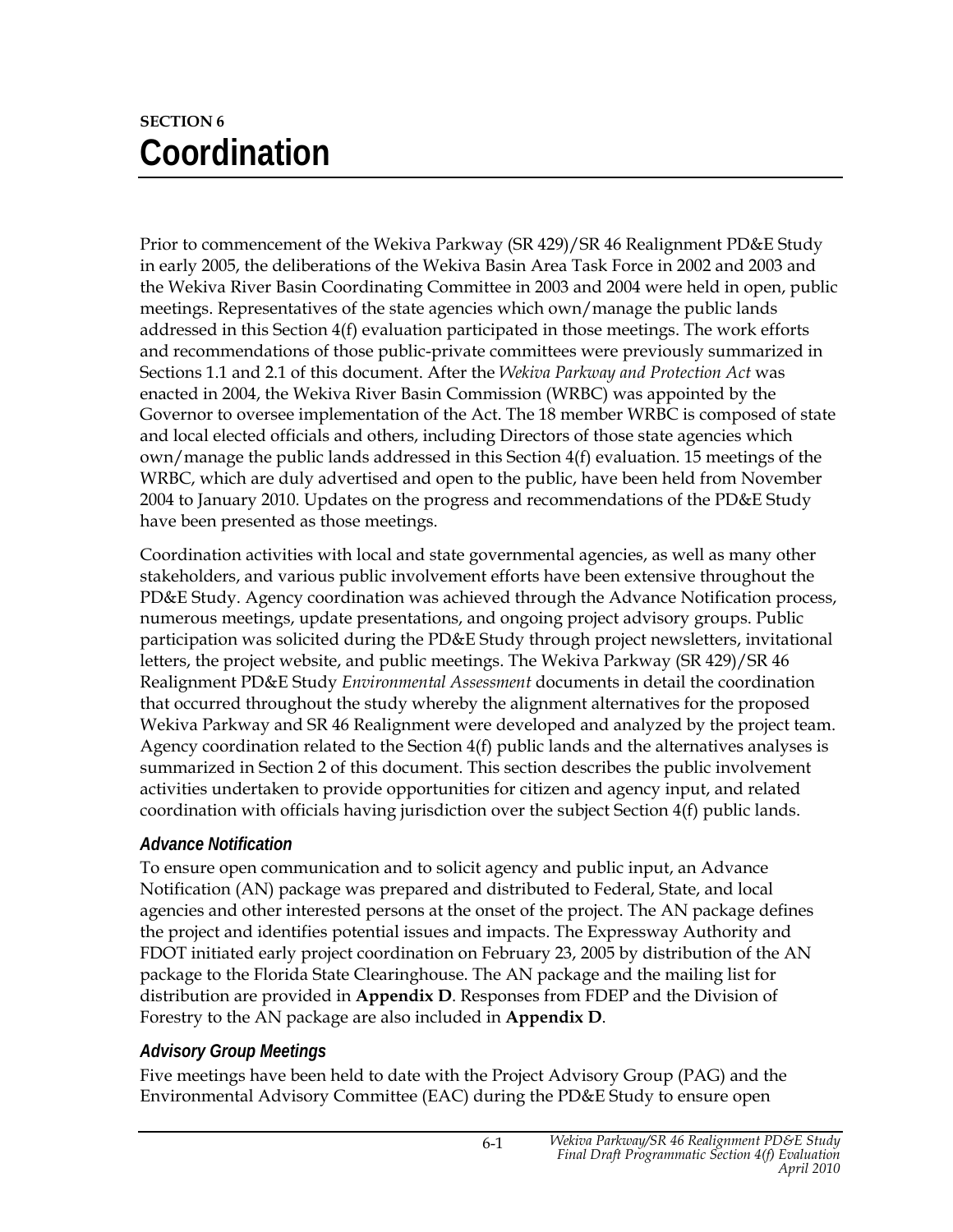communication and to provide a forum for issue identification and resolution with federal, state and local agencies and environmental groups. Public agency representatives and representatives from environmental groups were invited to participate in the PAG and EAC meetings to keep consistent agency focus during alternatives development and evaluation. Agency representatives from FDEP and the Division of Forestry attended both the PAG and EAC meetings.

# *Public Information Meetings*

A total of six Public Workshops (two each in Orange, Lake, and Seminole Counties) were held during the initial and viable alternatives phases of the PD&E Study. The initial alternatives were presented at three Public Workshops held in Orange, Lake, and Seminole Counties in November 2005. After the Initial Alternatives Public Workshops and several meetings with local and state governmental agencies and other stakeholders, the PD&E Study team began the process of alternatives evaluation and refinement. The concepts and impact assessments developed in the initial alternatives phase of the study served as the basis for identification of potential viable alternatives. The Viable Alternatives were presented at July/August 2006 Public Workshops held in Orange, Lake, and Seminole Counties.

Following the public workshops and public comment/response period, a proposed alignment alternative was identified by FDOT and the Expressway Authority. The recommendation was based on comparative assessment of the results of the engineering/environmental analysis and the evaluation of impacts/costs, and after extensive coordination with stakeholders. During 2007 and 2008, meetings were held with neighborhood groups, homeowners associations and elected officials to discuss and refine the proposed alternative in a few specific locations. In 2009, three meetings were held with residents and landowners in east Lake County to discuss the need for a toll-free roadway for local trips due to the elimination of SR 46. Subsequently, a revision of the proposed alternative within the east Lake County portion of the study area was made to incorporate the service road concept as described in prior sections of this document. As mentioned previously, a Public Workshop on that service road alternative was held in Lake County in December 2009. The proposed overall alignment alternative will be presented at three Public Hearings to be held in Orange, Lake, and Seminole Counties.

# *Section 4(f) Coordination Meetings*

Copies of correspondence with the public land owners of the Section 4(f) resources addressed in this document are provided in **Appendix C**. The following meetings were conducted early in the process specifically with the land managers of the impacted resources.

- *06/29/06 Florida Department of Agriculture and Consumer Services, Division of Forestry Supervisor, Mr. Joe Bishop (Seminole State Forest)*
- *06/05/06 Wekiva River Basin State Parks Manager, Mr. John Fillyaw (Rock Springs Run State Reserve and Lower Wekiva River Preserve State Park)*

The FDEP, Division of Recreation and Parks approved a *Multi-Unit Management Plan* for the Wekiva River Basin State Parks on April 22, 2005. The management plan includes a directive for park staff to work with the coordination agencies involved in the planning of the Wekiva